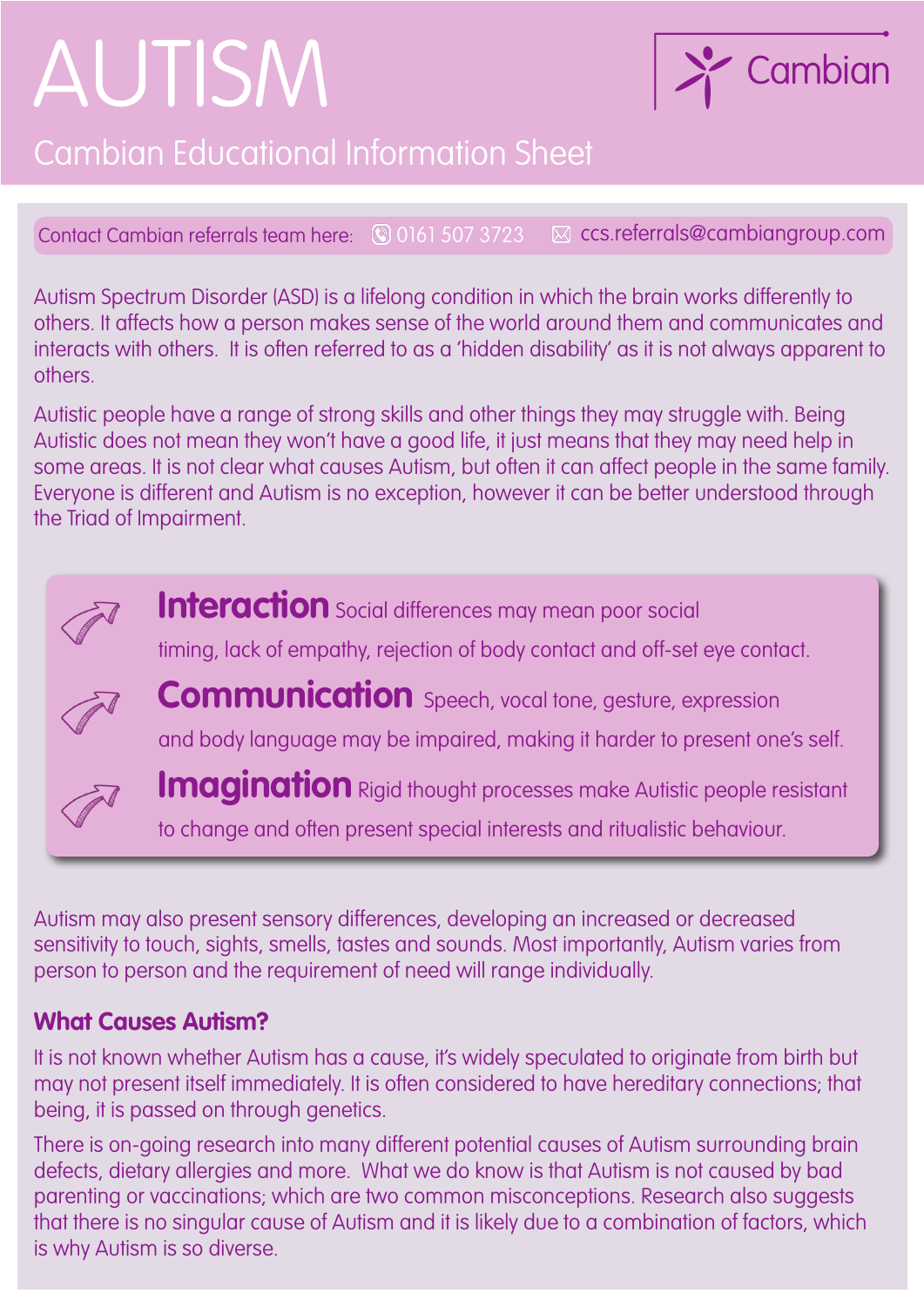## **Is There a Cure for Autism?**

There is no cure for Autism, it is a lifelong condition. There are however, many different methods of helping those with the condition to live a good life.

There is also a growing community for celebrating the diversity that Autism brings and treating it as being individual, rather than a debilitating condition.

#### **Language and communication**

People with autism can have difficulty understanding the intention of the speaker; they may take things literally and are not able to interpret gestures, intonation, facial expressions or body language. Many children may have delayed speech and some may not develop speech at all and will need other communication aids e.g. pictures, photos, gestures etc. Maintaining consistent eye contact can also be difficult for them.

#### **Fixed Routine**

People with Autism tend to prefer structure and routine. This is caused by the way they process thoughts, and manipulate those into creative ideas. Preferring patterns in life, they may get upset if things change from what they're used to. Body rocking and other repetitive movement is also common. People with Autism can be creative, but the way they play may differ. For example, they may play alongside friends but not necessarily with their friends directly. Autistic people may also not understand the dangers of certain activities.

### **Hyper / Hypo Sensory Sensitivity**

Autism may present in signs of increased or decreased physical sensitivity. You may have heard of 'Autism Friendly' environments, which are areas of reduced sensory stimulants. They exist because Autistic people can feel very uncomfortable in places with bright lights, loud noises and other things that people without the condition might not even notice. These sensory differences can also make interpretation of surroundings more difficult, reducing perception of safety.

#### **Social Skills**

As a spectrum disorder, its effects are different in everyone. Those with the condition often struggle with their interpretation of social situations. They find reading emotion, thoughts and intention difficult within themselves and others. This may appear as a lack of empathy, but it is more than likely they simply don't have the ability to perceive others' emotions. Some of those with the condition may not enjoy the company of others, whilst develop relationships, but struggle to do so. Cambian services aid in developing their understanding and behaviours in social situations.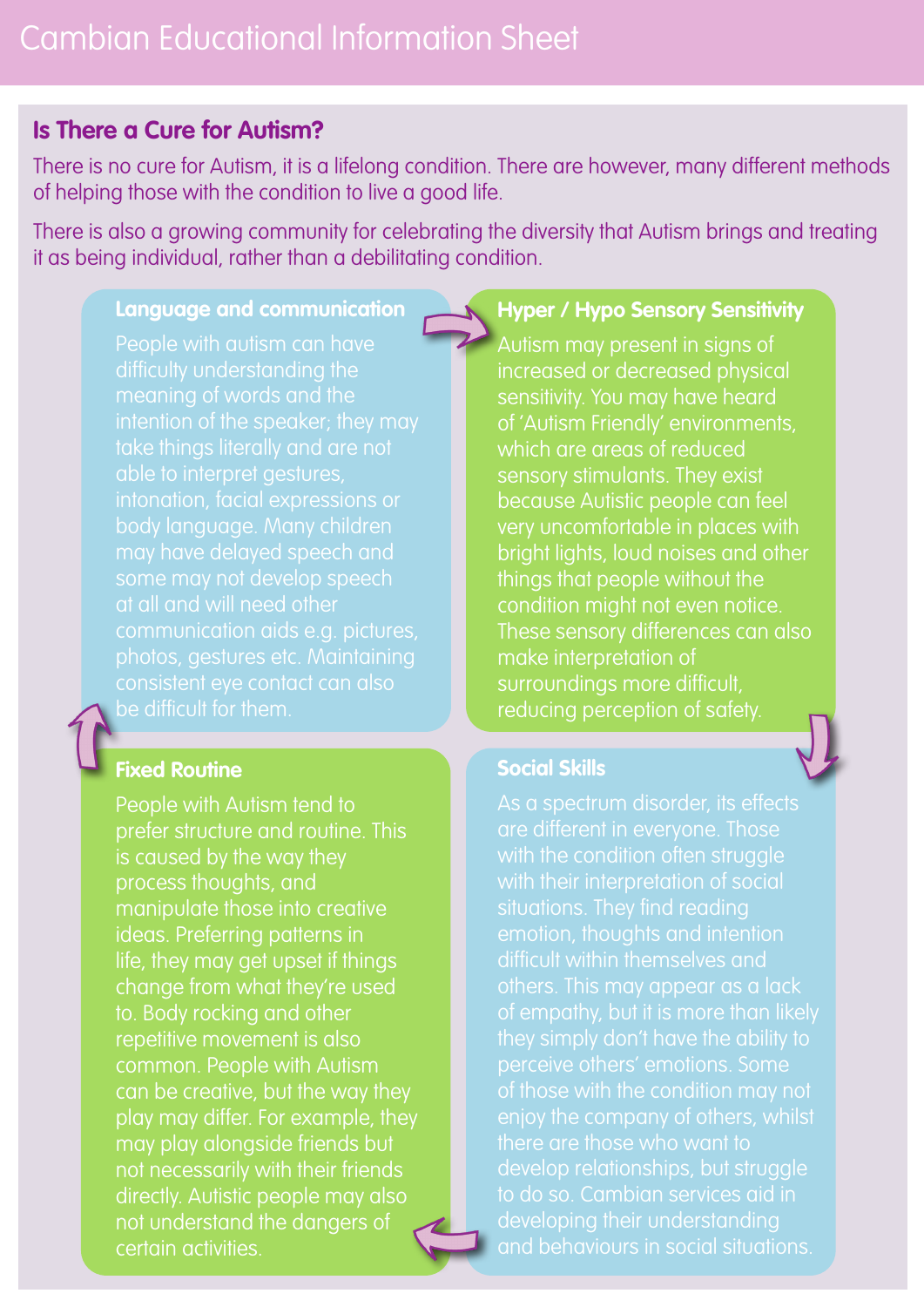# Cambian Educational Information Sheet

# **Some Key Things to Remember:**



- Autism isn't incorrect in anyway, it's just different to those without the condition and what they may be used to.
- Having Autism doesn't mean they can't live a healthy and active life, it just means they might need some help with understanding things along the way.
- Those with the condition understand things differently. When giving instruction, keep chat to a minimum, speak clearly, concisely and give them time to process what's been said.
- Not all behaviour can be attributed to Autism, and those with the condition are just as likely as those without it to have other disabilities.
- The understanding of Autism is always developing and improving inclusivity of those with the condition in everyday society.

#### **Website resources:**

#### **NHS**

https://www.nhs.uk/conditions/autism/ is a well-rounded NHS resource with a plethora of easily understood information on Autism.

#### **Autism Education Trust**

www.autismeducationtrust.org.uk AET is dedicated to coordinating and improving education support for all children on the autism spectrum in England. Downloadable resources and toolkits for education staff.

#### **Autism.com**

www.autism.com the website of the Autism Research Institute in US which contains lots on information for families and individual.

#### **Days Out**

www.daysout.com a one stop directory for great family days out – attractions which have good facilities and access for visitors with disabilities and special needs have a specific identifying symbol.

#### **NAS Surrey Branch**

http://www.nassurreybranch.org/home.html is the website of The NAS (Surrey Branch), an excellent site with lots of up to date information, news, and resources wherever you are in the country.